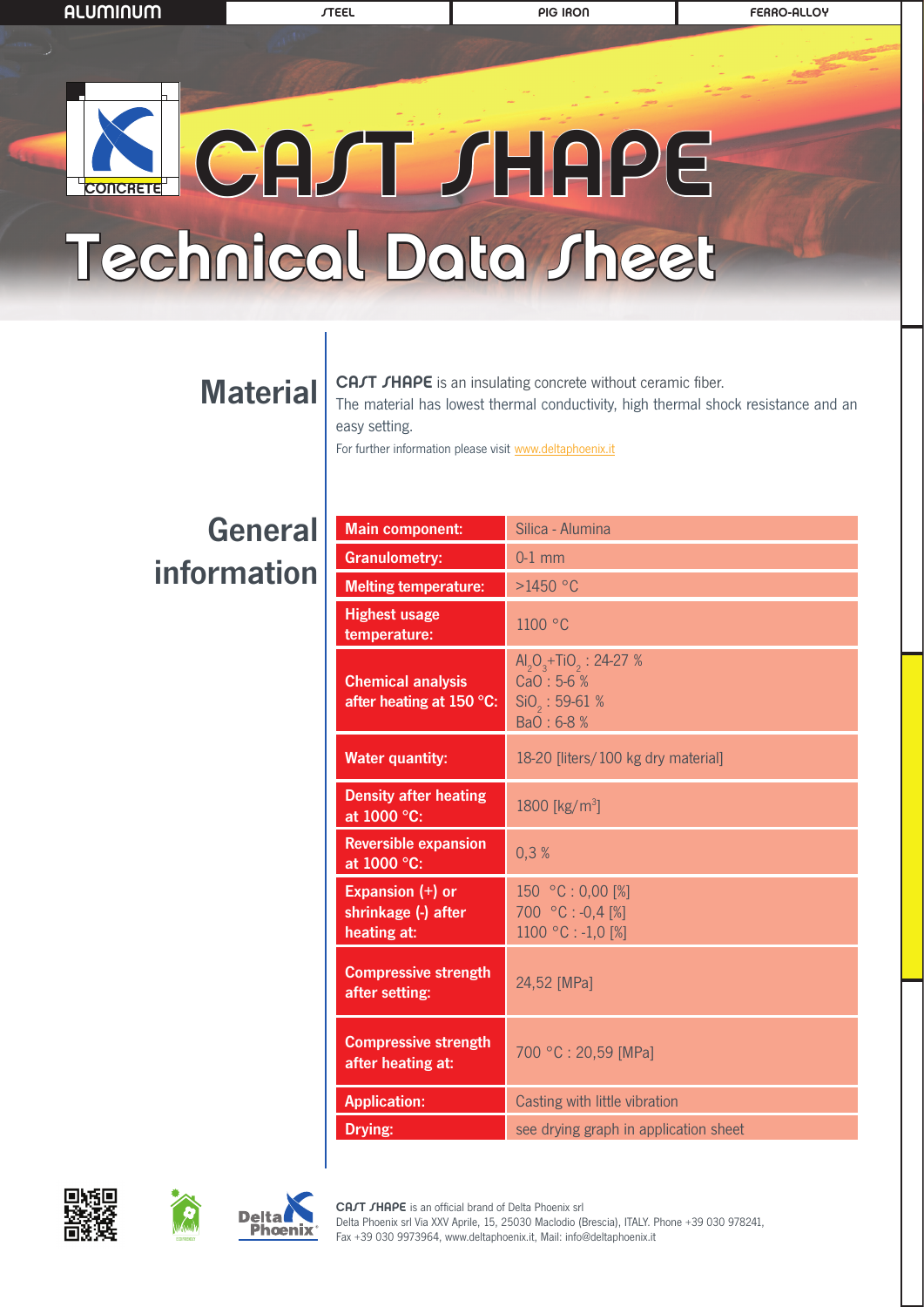## CAST SHAPE **CONCRETE**

### Main properties

#### Main properties of CAJT JHAPE are:

- highest thermal insulation, with resulting energy saving
- Good workability after setting, which let material to be set with shaping machines to obtain special elements
- fast and easy setting
- material is aluminum-proof, to easy clean surface

### **Storage**

#### CAJT JHAPE package: 25 kg plastic bags.

To preserve bags in good conditions, it's necessary to store them in dry, fresh and aired warehouse, to keep them lifted from the floor and far from walls. If the mixing becomes wet it can harden in the bags and/or reduce its mechanical behavior. If it happens, material cannot be used.

If environmental temperature is low, do not store material at below-zero degree to avoid ice-forming during mixing. If it is not possible, place material bags in an area with at least 15 °C for 48 hours before adding water.

If environmental temperature is high, store material bags far from sun light and heat sources.

Because of binders used in the material, if storage is in dry, aired and fresh warehouse the duration of material is 12 months.



Pic 1: Riser for low pressure casting Pic 2: Runners

Because of the variation of raw materials used there it shoud be slight chage in the above data. This cannot concern our Company. We can change any specifications to improve material qualities without any preventive comunication always in respect of our unconditional evaluation.



CAJT JHAPE is an official brand of Delta Phoenix srl Delta Phoenix srl Via XXV Aprile, 15, 25030 Maclodio (Brescia), ITALY. Phone +39 030 978241, Fax +39 030 9973964, www.deltaphoenix.it, Mail: info@deltaphoenix.it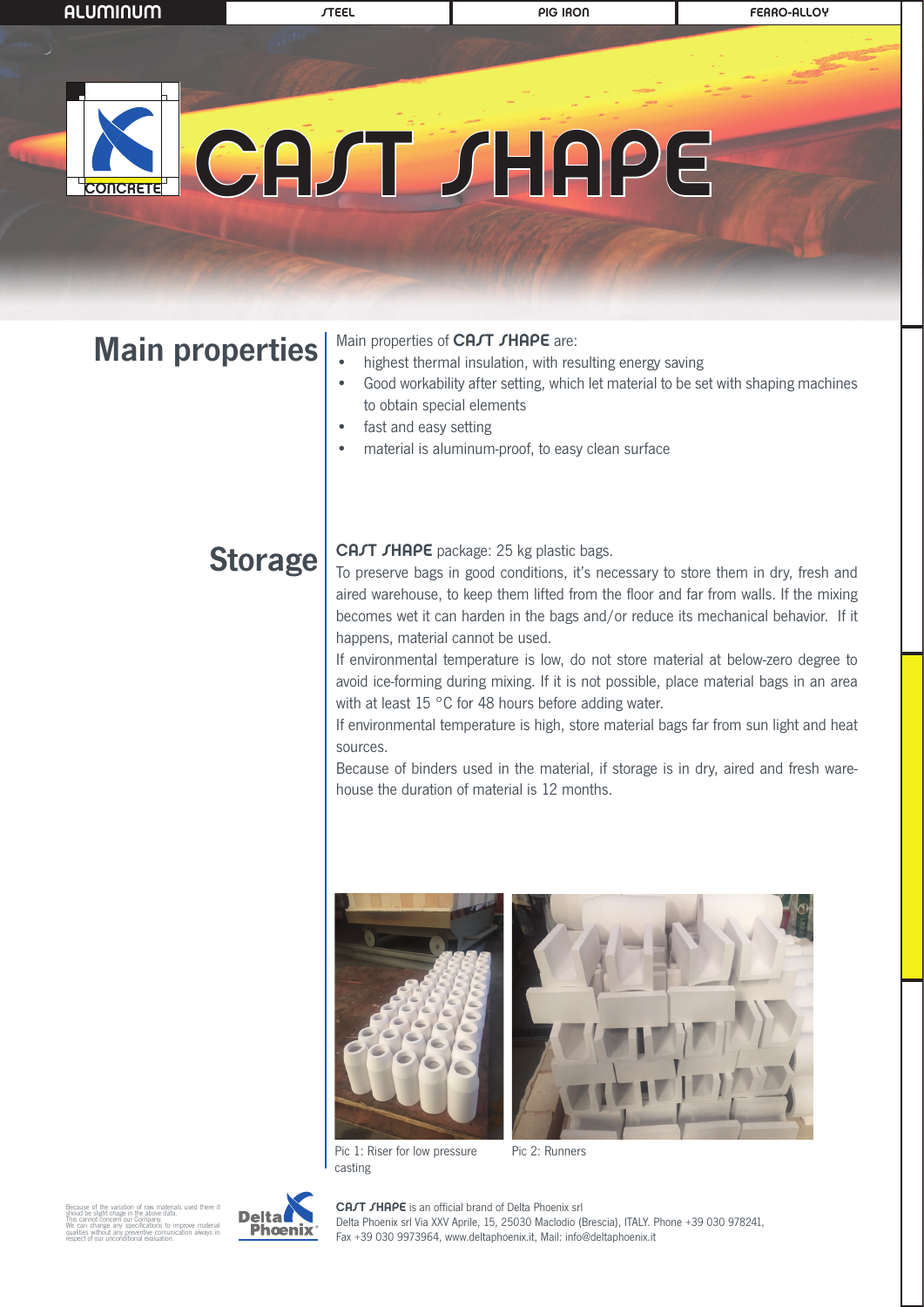# CAST SHAPE **CONCRETE**

# Application

### Fields of application

**CAJT JHAPE** can be used to produce pre-shaped pieces for Aluminum production market .

Main application fields are:

- 1. Casting runner
- 2. Floatings
- 3. Nozzles
- 4. Ladles
- 5. Stokes
- 6. Holding furnaces

### Setting up and tools

Please set up tools and mixing area before starting. Environmental temperature during mixing must be between 20°C and 25 °C. If necessary, apply to keep that range during the time of mixing and setting. That range of temperatures is important also for quarterdecks used for casting.

Also water temperature used for mixing has to be between 20°C and 25 °C. Use only pure and clean water.

Verify workers, tools and moulds are ready for setting up pieces, considering material setting time.

Mixers, trowels, vibrators, barrels have to be cleaned before starting.

Do not mix material under rain or direct sun light.

To mix material, use a horizontal concrete mixer

### Implementation

Follow the following list:

- 1. Put dry material in horizontal concrete mixer
- 2. Turn on concrete mixer, than add water
- 3. Mix for 5-7 minutes
- 4. cast material in the mould with little vibration
- 5. Keep material setting at least 24 hours before removing the mould
- 6. Remove the mould
- 7. Keep material as it is at environmental temperature for 36 hours, at least
- 8. Start drying following the drying curve in the next page





CAJT JHAPE is an official brand of Delta Phoenix srl Delta Phoenix srl Via XXV Aprile, 15, 25030 Maclodio (Brescia), ITALY. Phone +39 030 978241, **Phoenix** Fax +39 030 9973964, www.deltaphoenix.it, Mail: info@deltaphoenix.it